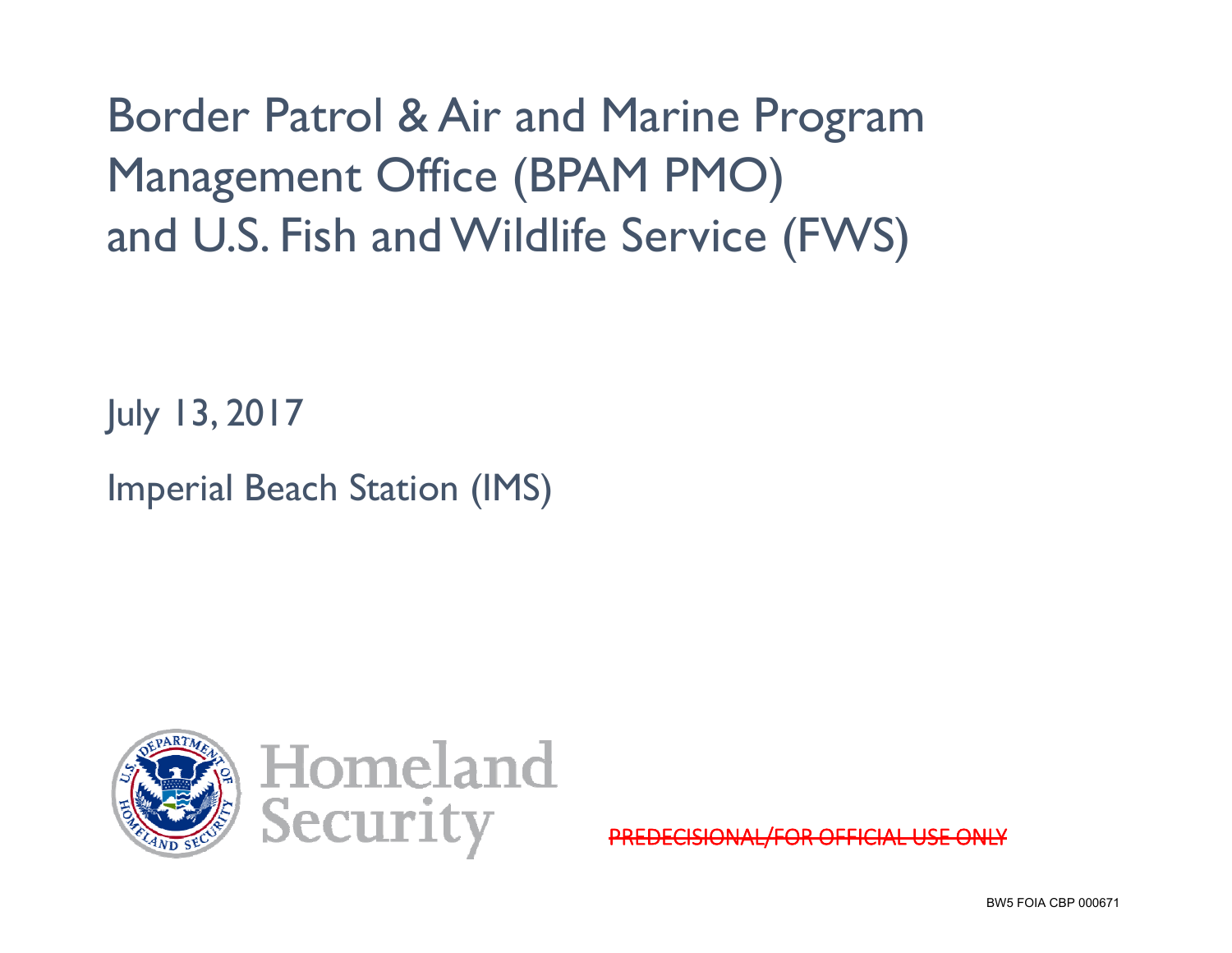# Agenda

- Welcome, Introductions, & Depart for Site Visit
- FY17 Pedestrian Fence/Wall Replacement Project Site Visit
- $\mathbb{R}^n$  . CBP & USFWS: SDC Pedestrian Fence Replacement Project Description & Status
- Π. CBP: FY17 Projects Overview & Levee/Border Wall Update
- $\blacksquare$ Action Items & Next Steps
- $\mathbb{R}^n$ Closing Comments

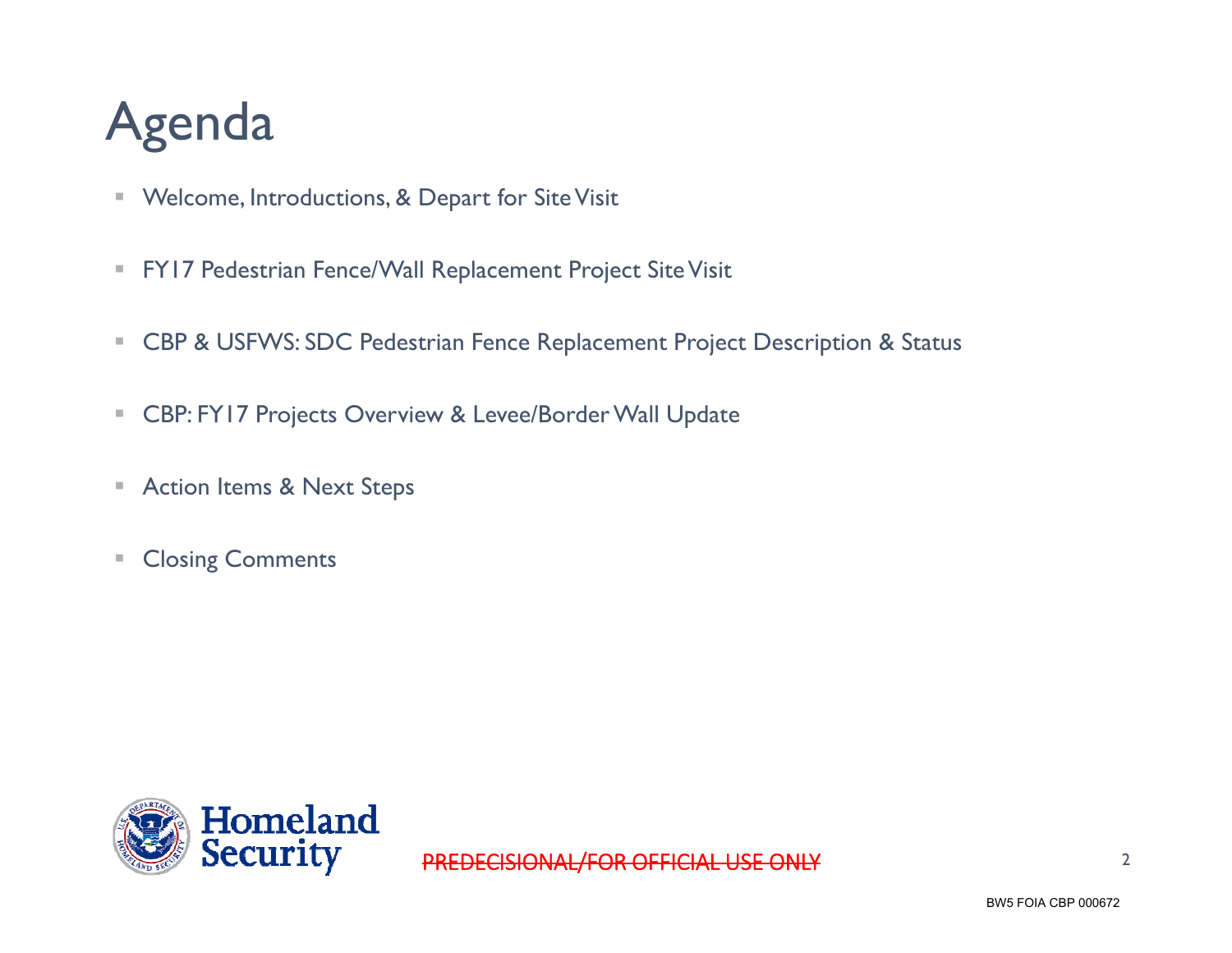# FY17 Projects: San Diego Sector

#### Project Description and Status Update

- Replace ~14 miles of pedestrian fence in San Diego Sector's Border Infrastructure System (BIS)
- Current landing mat primary fence will be replaced with steel bollard wall

- •Site visit conducted on Wednesday, July 12
- $\bullet$  Engineering, real estate and environmental planning underway

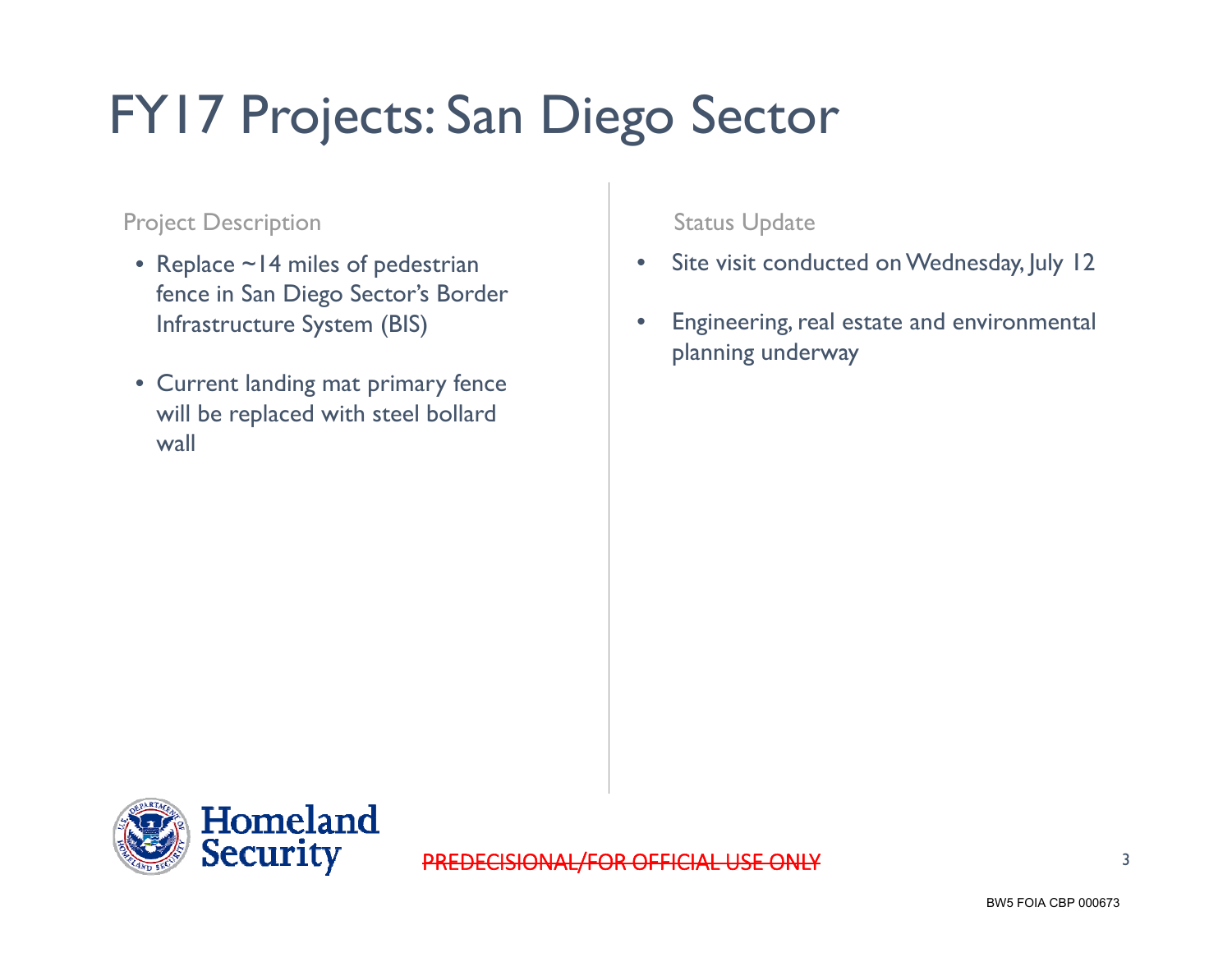### FY17 Projects Overview

El Centro Sector – Fence/Wall Replacement | Rio Grande Valley Sector – Gates Phase 2 • Continued from RGV Gates Phase 1 project completed in 2012 (42 gates constructed) • Phase 2 includes 35 new gates located in Cameron and Hidalgo County • Real estate planning underway • Replace ~2 miles of pedestrian fence Calexico • Current landing mat primary fence will be replaced with steel bollard wall • Engineering, real estate and environmental planning underway • Replace ~4 miles pedestrian fence • Current chain link fence on "south" side of levee will be removed; current chain link fence on "north" side of levee will be replaced with steel bollard wall • Engineering, real estate and environmental planning underway El Paso Sector – Vehicle Fence/Wall Replacement El Paso Sector – Pedestrian Fence/Wall Replacement • Replace ~20 miles vehicle fence • Current vehicle fence will be replaced with steel bollard wall • Engineering, real estate and environmental planning underway